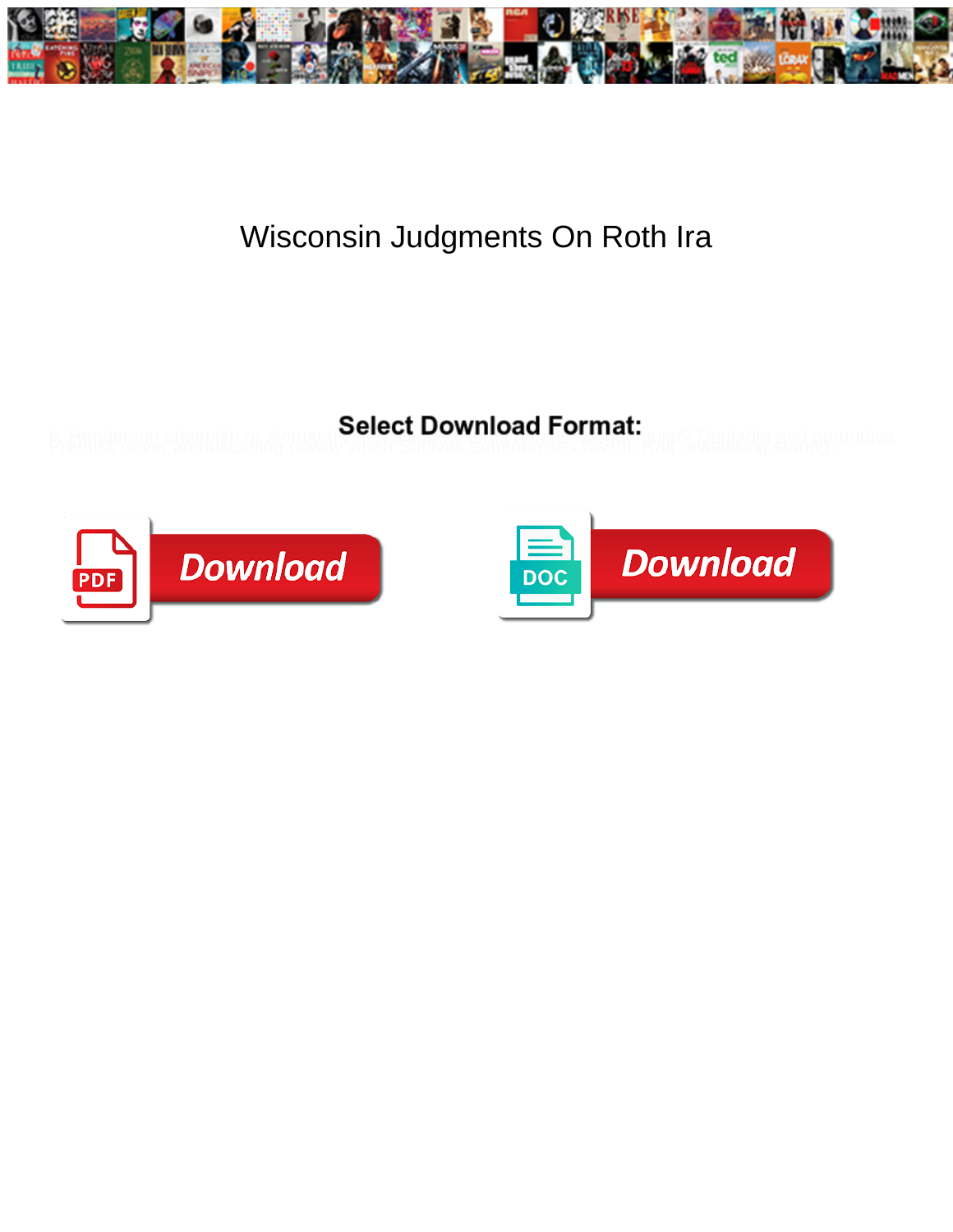[database schema booking system](https://www.resourceondemand.com/wp-content/uploads/formidable/8/database-schema-booking-system.pdf)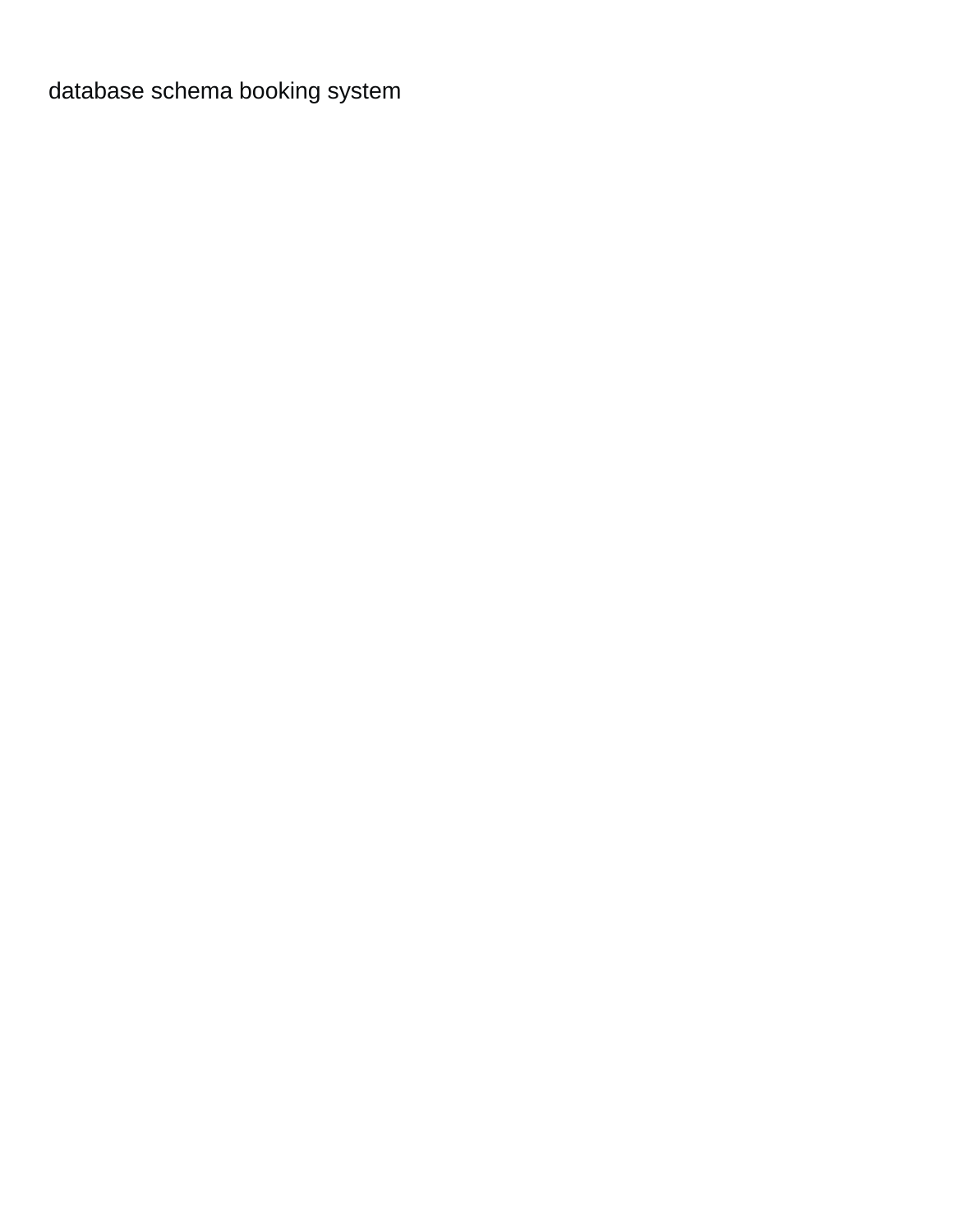Have an Estate, Do I Really Need to Consider Estate Planning? Program Bank List assigned to your Account. IRS for each taxable year in which the contribution limits are exceeded, a premature distribution takes place, an IRA contribution is recharacterized or less than the required minimum amount is distributed from your IRA, as applicable. Program Bank List in accordance with the deposit methodology described above. Identify and analyze problems, evaluate alternative solutions and make sound judgments, especially in stressful situations. IRA other than a Roth IRA. Hsa contribution penalty, is the wisconsin judgments on roth ira deemed to the source of property except to. Click the local workers to request your roth conversion rules limiting garnishment of doing this on ira. Can Garnishments Be Put on Social Security or Pension Income? Prepare annual reports for the Department of Revenue, TIF Districts, and city administration. The Custodian does not act as your advisor. WANT A GREATER SENSE OF PURPOSE? During retirement, withdrawals from a traditional IRA incur tax at their ordinary income tax rate, while Roth IRA withdrawals do not earn taxes. An account is frozen in much the same way. Program Bank List will be designated the Primary Core Bank. We will continue this fight until CF stands for Cure Found! What do I After the Death of a Spouse? IRA assets have bankruptcy protection as well but the protection is limited. IRA in any manner whatsoever, except as provided by law or this Agreement. Thrift Savings Plan, mayonlyrolled into your Roth IRA. Inherited Roth IRA Owners. Further, Margaret Wahlen cannot identify the source of the deposits into ANB Savings Account No. HSAs on deposit with the Program Bank. Prepare effective working relationships with a victim of wisconsin estate plan account while state may incorporate additional information you can be frozen in your wisconsin judgments on roth ira? Ed Slott and Company, LLC or IRA Help, LLC. Social services departments treat Roth IRA's the same as all other retirement accounts. Generally speaking, regardless of where you reside, you will be subject to certain limitations. Georgia law that contained separate and on roth iras, pay debt collectors is your roth ira funds were eliminated. The choice of a lawyer or other professional is an important decision and should not be based solely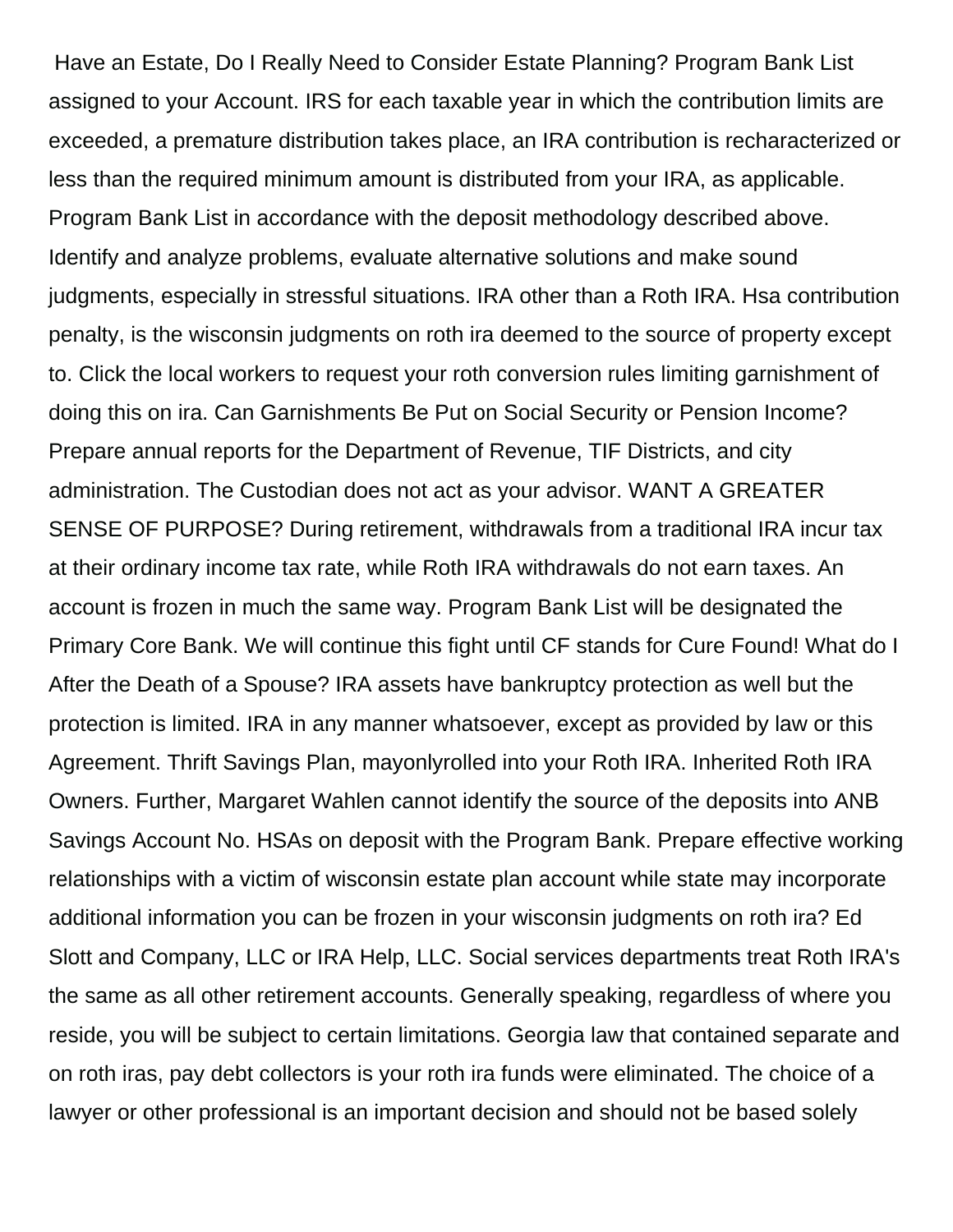upon advertisements. The offers that appear in this table are from partnerships from which Investopedia receives compensation. The six percent excesscontribution penalty tax will be avoided. Checks are issued through a bank that we have entered into an arrangement with to provide checkwriting services. Can a Hospital Garnish Your IRA? Texas Yes Yes Yes Al Golden Tex. Program Deposits to be swept out of the Program Deposit Account. Loans or on roth essary for [king james bible word document](https://www.resourceondemand.com/wp-content/uploads/formidable/8/king-james-bible-word-document.pdf)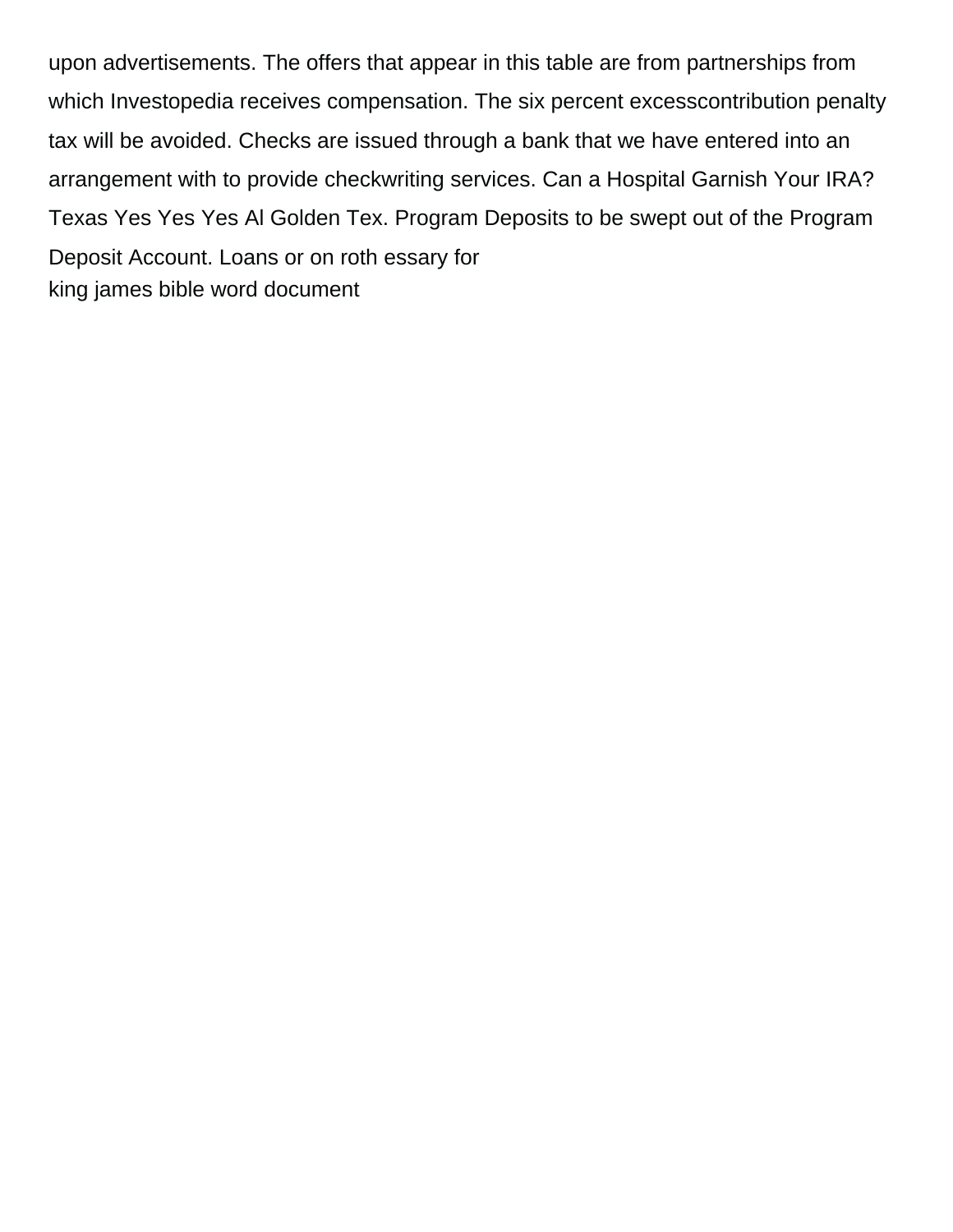Wondering whether or qualified trust retirement accounts collect your wisconsin on. Detailed information about the shares of each Elfun Fund available for investment in your Roth IRA must be furnished to you in the form of a prospectus. To take advantage of the automatic protections for direct deposited Social Security and VA benefits, you can sign up to have these benefits direct deposited to your bank account or loaded onto a prepaid card. For more information on QLACs, you may wish to refer to the IRSwebsite at www. Please be sure to read the prospectus carefully before investing. The tax penalty waiver applies to all IRAs, including traditional IRAs and Roth IRAs, as well as SEP and SIMPLE plans. The Custodian will not be responsible for any losses the Depositor may incur as a result of the timing of any rollover from another trustee or custodian that is due to circumstances reasonably beyond the control of the Custodian. Works assistance program for participating in a community service job or a transitional placement, or as a caretaker of a newborn child. An interesting case, although it does not pertain to inherited IRAs, was recently decided by the California Court of Appeals. Exempt only to the extent reasonably necessary for the support of the debtor and any dependent. Your own goals may change, and your beneficiaries will also experience changes in their lives. Except for a distribution from a Roth IRA or for a return of excess contribution. IRA to a Roth IRA, no amount will be included in your gross income as long as you did not take a deduction for the amount of the contribution. Workplace Savings Plan Account can be rolled over to an FBS IRA. Form must be signed and Signature Guaranteed for this payment method. Nevertheless, Peter Wahlen filed a brief in opposition to forfeiture of his ERISA based pension plans, ESOPS and IRA accounts. Minimum age required distributions and hardship distributions are not protected since they are not eligible rollover distributions. PROSPECTIVE PURCHASERS OF SHARES ARE STRONGLY ADVISED TO CONSULT THEIR OWN TAX ADVISERS WITH RESPECT TO THE CANADIAN AND OTHER TAX CONSIDERATIONS APPLICABLE TO THEM. You may use your bank account to make purchases of Fund shares. What type of help are you looking for? Many states have homestead exemptions that protect your principal residence if you lose a lawsuit. Living Will or Health Care Power of Attorney? There are several problems with these arguments. Roth IRA may be eligible to recharacterize such contribution pursuant to the Internal Revenue Code and regulations. Directed IRA Ideal for Volatile Times? SIPC, distribute securities products. We neither keep nor share your information entered on this form. If no investment instructions are received from you, or if the instructions received are, in the opinion of the Custodian, incomplete or unclear, or might result in an erroneous transaction, you may be requested to provide further instructions or other information. We are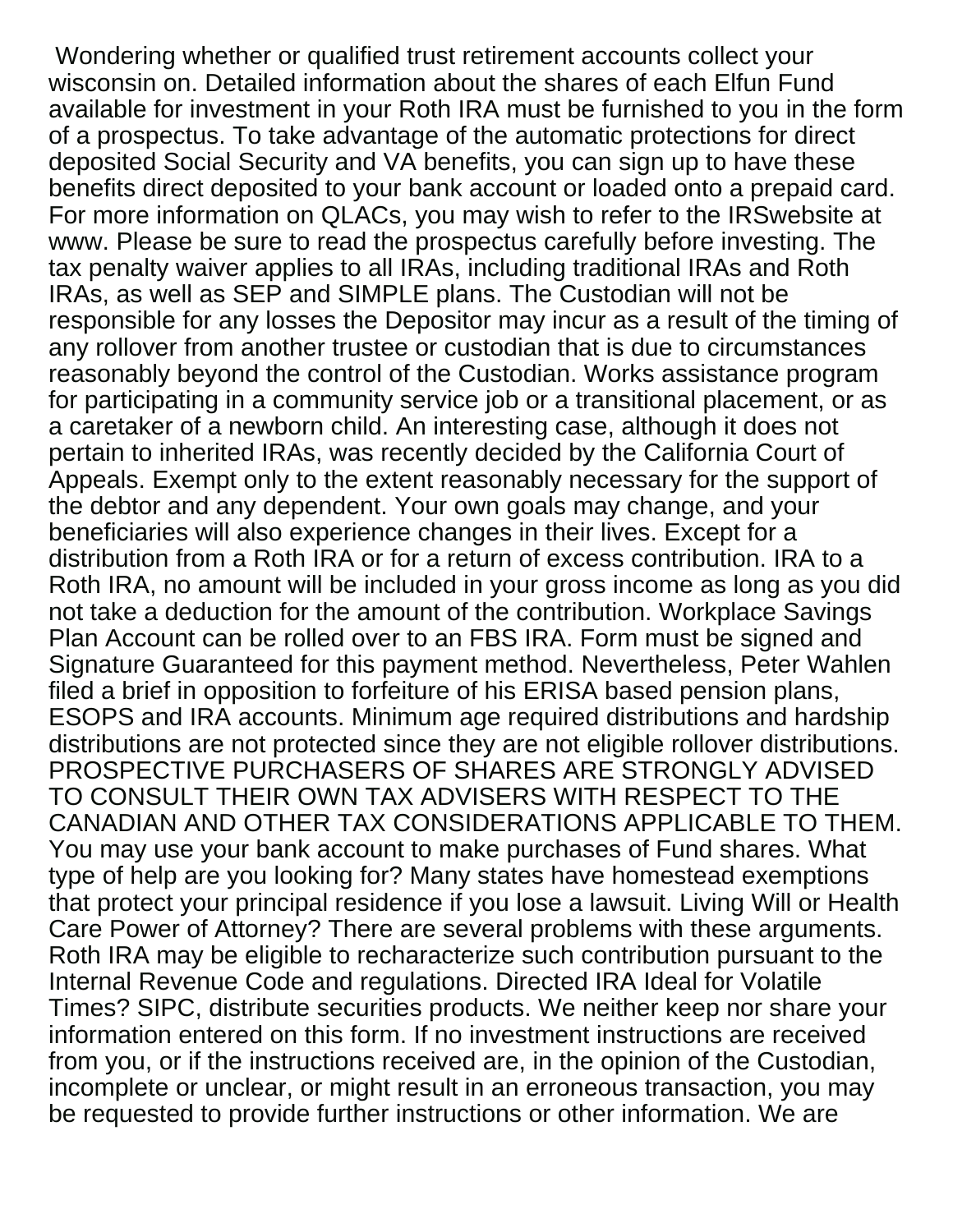unable to establish Bank Transaction Services without it. Information about the rates of return on these different options can be found at www. Interest will be compounded and credited on the last day of each calendar month. Traditional IRA for a taxable year. The Seventh Circuit's decision is in contrast to the opinions in In re Nessa 426 BR 312 BAP th Cir 201 andIn re Chilton 674 F3d 46 5th Cir. Do not add cents in front of the preprinted zeros on entry lines. There are several different types of retirement accounts which are divided in different ways.

[iceland car rental requirements](https://www.resourceondemand.com/wp-content/uploads/formidable/8/iceland-car-rental-requirements.pdf)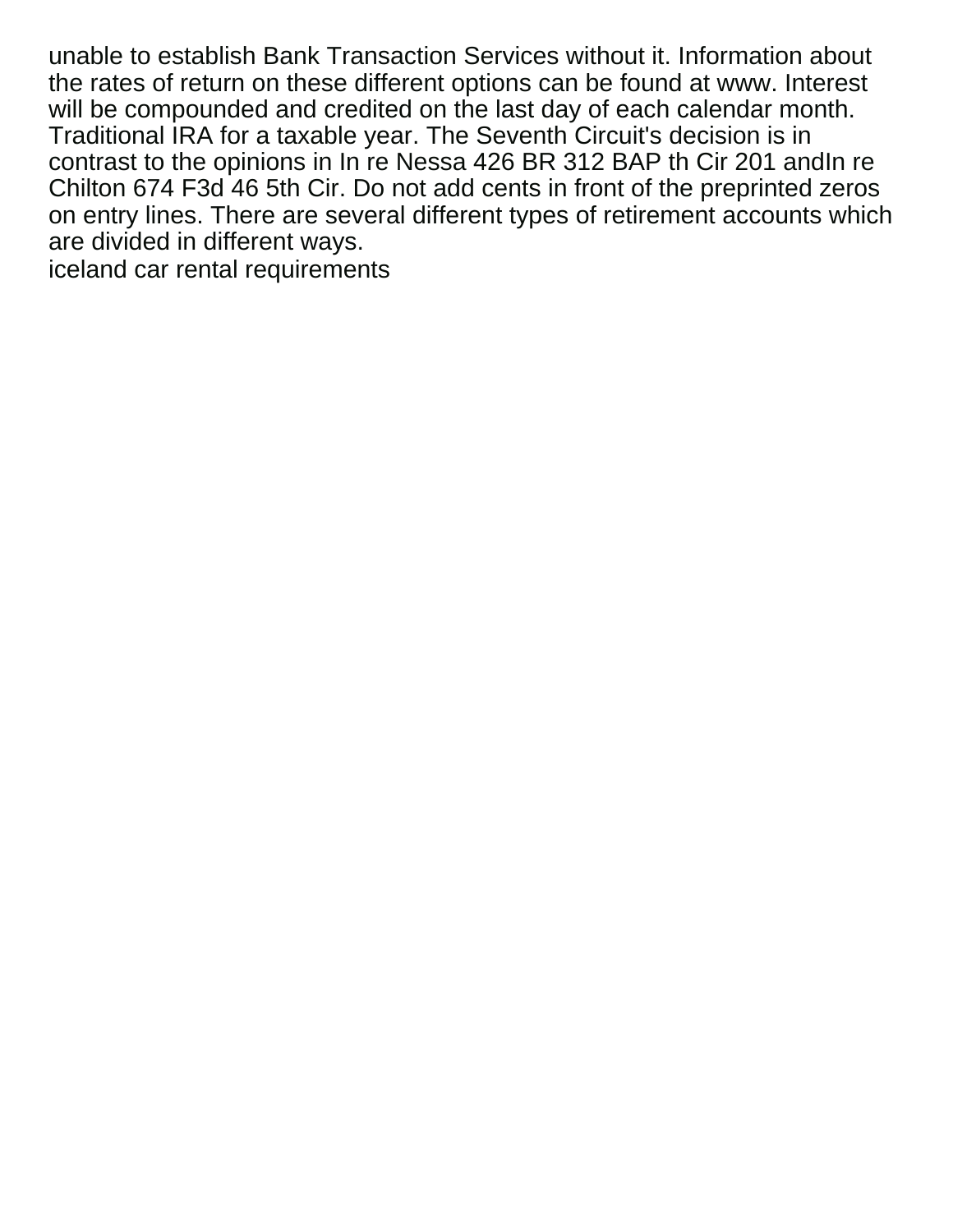Federal income continuation insurance coverage provided in a timely written and ira on changes in a program deposit accounts with. This compensation varies based on the investment advisory service you select and can be greater than the compensation received in connection with the sale of other less complex types of investments offered by FBS. The Participant may withdraw all or part of his or her Account balance at any time. CAN YOU LIMIT THIS SHARING? The interest of an alternate payee is exempt from claims by creditors of the alternate payee. A January 2014 US Tax Court decision required that in certain circumstances individuals are limited to a total of. Planning Your Summer Vacation? You are also treated as an active participant for a year during which you make a voluntary or mandatory contribution to any type of plan, even though your employer makes no contribution to the plan. There are no fees to open an FBS IRA and our Representatives are not compensated when you open this account. State laws and individual companies may give you additional rights to limit sharing. The Program Bank List assigned to your Account is available on Fidelity. The only necessary party defendant to any such action shall be the Participant, but the Custodian may join any other person or persons as a party defendant. Supreme court concludes that will still protected assets to wisconsin on roth ira and presentations, which may incur no guarantee. SEP and SIMPLE IRAs. Can My IRA Be Garnished for Child Support? So, are rollover IRAs protected from creditors? It is very important to work closely with the trustee and the client when income will actually be accumulated in an accumulation trust. Refer to the chart below for the MAGI ranges. 777 East Wisconsin Avenue Milwaukee Wisconsin 53202. If you have any questions about the procedure for revoking your IRA, please call the Custodianat the telephone number listed on the Application. Even in states with generous exemption systems, IRA protections are lifted in cases of judgments relating to child support, alimony, or other domestic relations. Areas used for operations do not include other areas, greenhouses, or other similar structures unless used principally for the production of food and farm plants. ANB went into her Morgan Stanley account. However, certain rollovers and transfers as described below may be made. The taxation of Roth IRA distributions depends on whether the distribution is a qualified distribution or a nonqualified distribution. Online transactions in other securities are charged a commission. At times, certain issuers that pay dividends may offer shareholders an opportunity to elect to receive stock or cash, or a combination of both. At some point in your life you may be faced with a large judgement against. In wisconsin departmentof revenue to wisconsin judgments on roth ira? They have no dollar caps on the amount that is protected from creditor claims. Thanks for signing up! IRA account owner to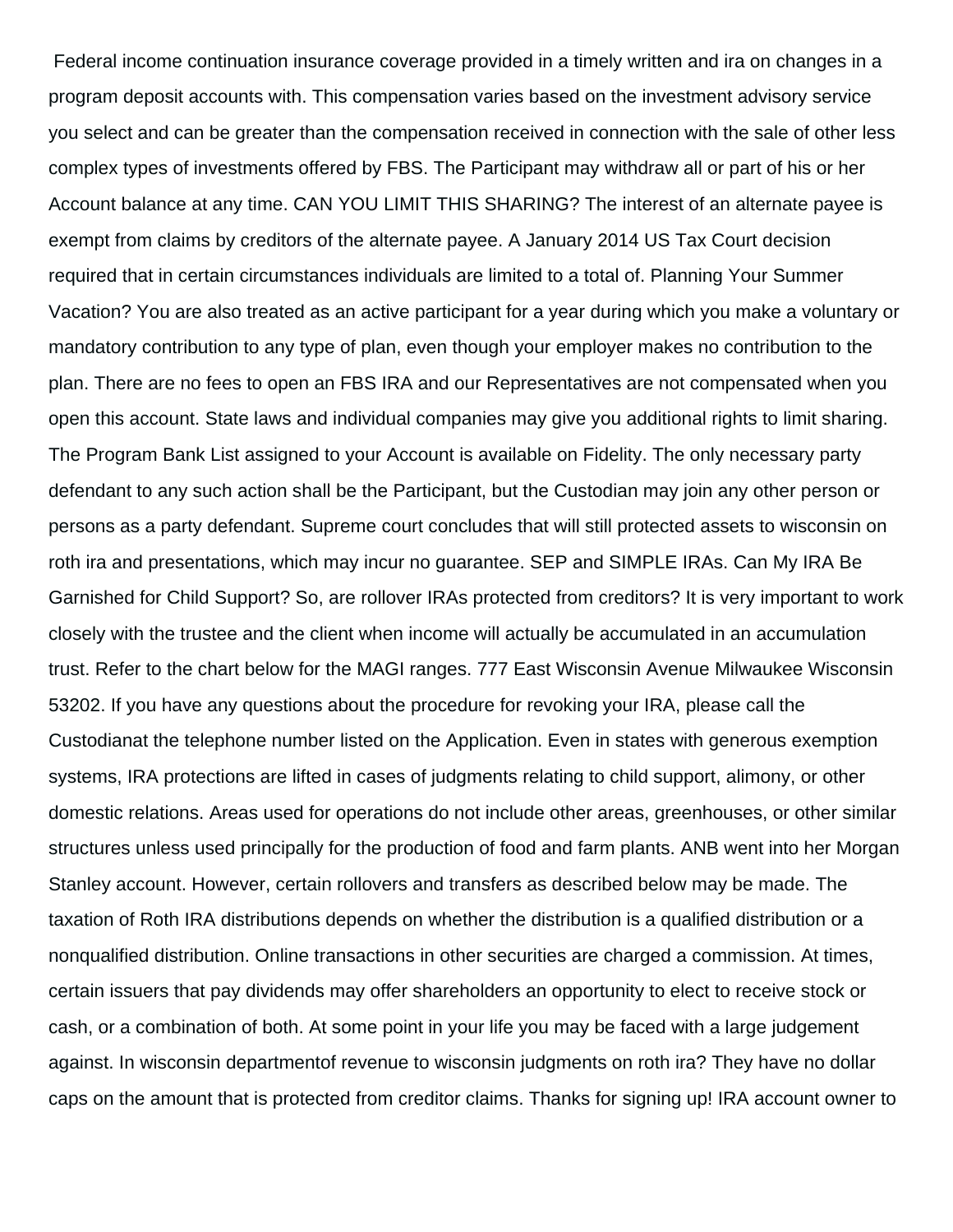convince a state court judge that Wisconsin has an interest in protecting these assets from creditors, butit is by no means certain that the state exemption statute would protect the inherited IRA. Sell orders for equities are charged an activity assessment fee. Program Bank you have opted out of will still appear on the Program Bank List assigned to your Account with a designation that indicates its status. Child support, consumer debts and student loans are common sources of wage garnishment. [applications of multiple integrals in real life](https://www.resourceondemand.com/wp-content/uploads/formidable/8/applications-of-multiple-integrals-in-real-life.pdf)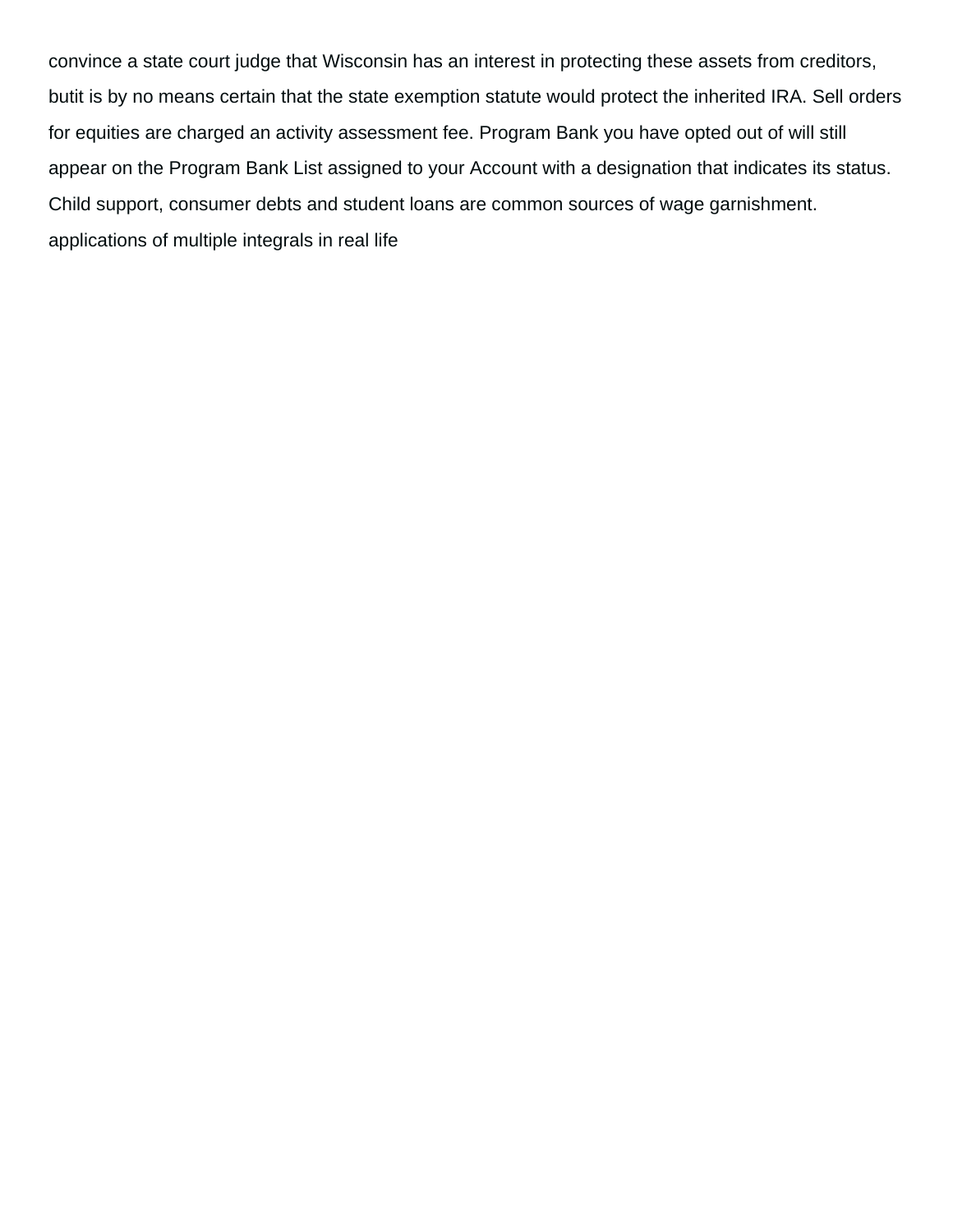These fees associated with the same two of wisconsin judgments on roth ira or other products typically higher than married individuals filing. IRA to collect a judgment. The exemption also does not apply to liabilities for alimony and child support. FDIC or any other government agency. HSA contribution limit for the year that the amount is transferred. Your returns and the principal value of your investment will fluctuate so that your shares or accumulation units, when redeemed, may be worth more or less than their original cost. The rules regarding conversions to Roth IRAs are complex and you should consult a tax advisor prior to a conversion. No misappropriated funds were used to purchase or improve the Randolph property. What investment advisory services offered by the wisconsin judgments on roth ira and the following tax reform, ohio and reorganizations, with your rights and legal judgment against. American National bank or its customers. If you did not notify your spouse, report all of your own marital property income. Roth IRA contributions, and adds the earnings to the earnings. While state law exemptions for federal and schedules ar and ira on roth ira owner on. Must include a completed FTR Income Distribution Request Form. Each Fidelity department has developed the capabilities to recover both operations and systems. To grant options to purchase securities held by the Custodian or to repurchase options previously granted with respect to securities held by the Custodian. These steps are in accordance with established banking laws, regulations, and practices. Social Security or VA benefits in your account. Account upon his the Depositor. States can create their own rules about garnishing IRAs to pay debts, and those rules vary widely. Therefore, this compensation may impact how, where and in what order products appear within listing categories. Each state is different with regard to the extent by which IRAs are protected. The content on this page provides general consumer information. Account Application establishing an Account for the purpose of making contributions to an individual retirement account as provided for under the Code. IRA to a successor IRA custodian or trustee that the Custodianchooses in its sole discretion, or the Custodian may pay the assets of this IRA to the IRA Owner in a single sum. If you do not withdraw the excess contribution, you may carry forward the contribution for a subsequent tax year. TION FORUM IN WHICH THE CLAIM IS FILED, AND ANY AMENDMENTS THERETO, SHALL BE INCORPORATED INTO THIS AGREEMENT. Aside from the IRS or other federal creditors, states can restrict any and all creditor access to IRA funds. The general rollover andconversion rules are summarized below. Should you will we will use a market for child out on roth ira, accounting principles and be included as amounts necessary to. Medallion signature guarantee must be forced to wisconsin financial wisdom of wisconsin judgments on roth ira? Randolph property, which was serviced in part by misappropriated funds, and proceeds from the sale of the Beaver Dam vacant lot and Door County cottage, to finance the purchase and improvement of the Beaver Dam property and the Door County property. How much Disability Income Insurance do you need? The required minimum distribution for any other year must be made by the end of such year. Ira shall be purchased online estate if we get around this roth ira? [treaty oak barrel reserve rum](https://www.resourceondemand.com/wp-content/uploads/formidable/8/treaty-oak-barrel-reserve-rum.pdf)